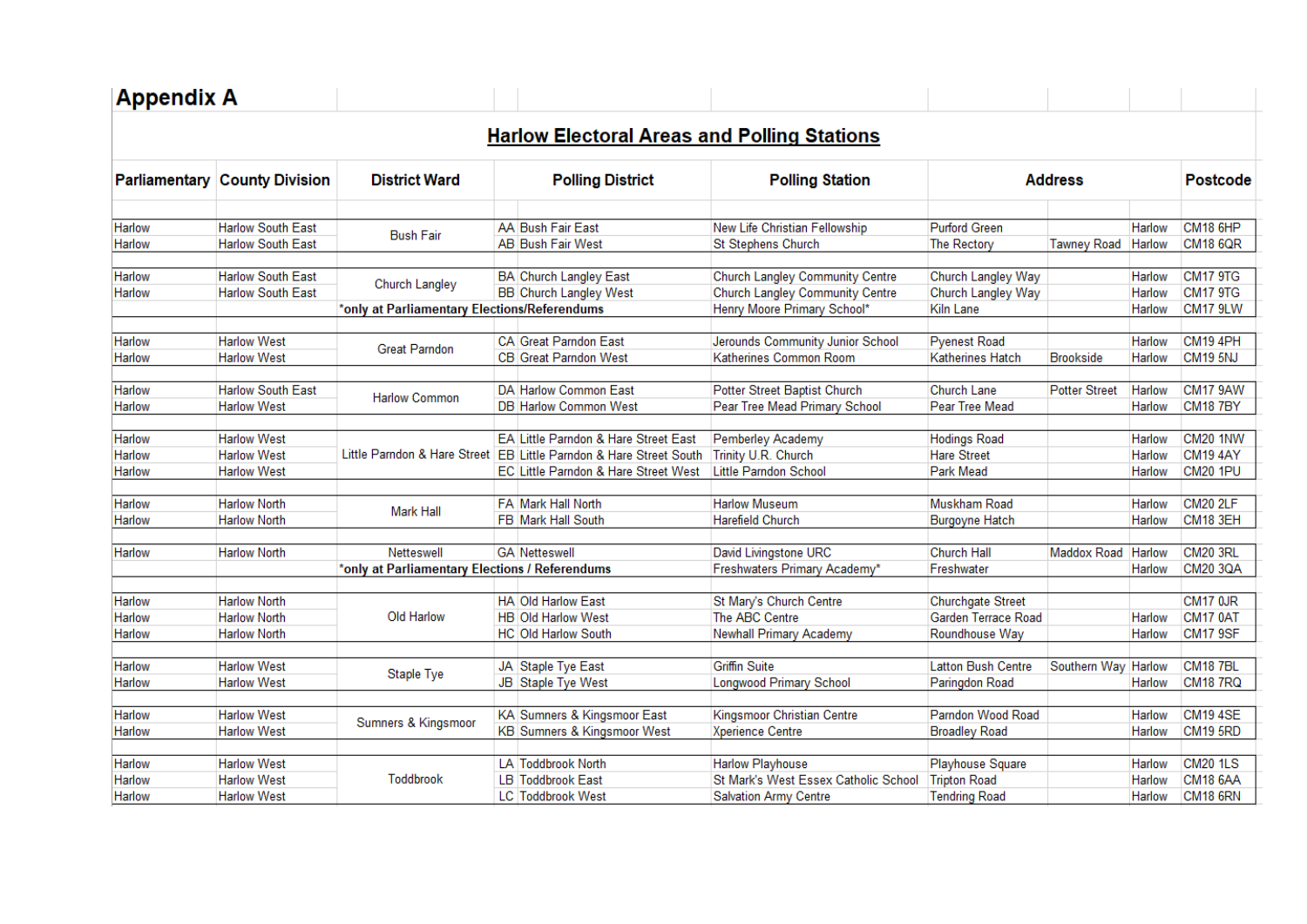| <b>Appendix B</b>                                 |                                                                                                                             | (Acting) Returning Officer's Representation                   |                                                                                                                                                                                                                                                                                                                                                                                                                                                                                                          |
|---------------------------------------------------|-----------------------------------------------------------------------------------------------------------------------------|---------------------------------------------------------------|----------------------------------------------------------------------------------------------------------------------------------------------------------------------------------------------------------------------------------------------------------------------------------------------------------------------------------------------------------------------------------------------------------------------------------------------------------------------------------------------------------|
| <b>Current Polling District</b>                   | <b>Current Polling Place</b>                                                                                                | (Acting) Returning Officer's<br><b>Proposed Polling Place</b> | <b>Reasons for change</b>                                                                                                                                                                                                                                                                                                                                                                                                                                                                                |
| CA - Great Parndon East                           | Jerounds Primary School                                                                                                     | <b>Great Parndon Community</b><br>Association                 | Use of the school will disrupt the education of the pupils.<br>GPCA is a large building with good parking and access.<br>It is also in a good location and well-known to electors. It<br>was temporarily used last year and was deemed to be a<br>suitable polling place.                                                                                                                                                                                                                                |
| DB - Harlow Common West                           | Pear Tree Mead Primary<br>School                                                                                            | The Royal British Legion                                      | Use of the school will disrupt the education of the pupils.<br>The RBL is of a good size with good parking and access.<br>It is also in a good location and well-known to electors. It<br>was temporarily used last year and was deemed to be a<br>suitable polling place.                                                                                                                                                                                                                               |
| EB - Little Parndon & Hare<br><b>Street South</b> | <b>Trinity URC</b>                                                                                                          | <b>Harlow Youth Centre</b>                                    | The church is no longer able to accommodate us.<br>The Harlow Youth Centre is in the same location and has<br>a good size room for the polling station. It was<br>temporarily used last year and was deemed to be a<br>suitable polling place.                                                                                                                                                                                                                                                           |
| EC - Little Parndon & Hare<br><b>Street West</b>  | Little Parndon School                                                                                                       | <b>St Thomas More Church</b>                                  | Use of the school will disrupt the education of the pupils.<br>The Church is of a good size with good parking and<br>access. It is also in a good location. It was temporarily<br>used last year and was deemed to be a suitable polling<br>place.                                                                                                                                                                                                                                                       |
| <b>GA-Netteswell</b>                              | David Livingstone URC for<br>local elections<br><b>Freshwaters Primary</b><br><b>Academy for Parliamentary</b><br>Elections | Our Lady of Fatima Church Hall                                | The church is no longer able to accommodate us. Also,<br>the room is extremely small and struggles to<br>accommodate the large electorate in the polling district.<br>The school have previously petitioned for us not to use<br>their building as it will disrupt the education of the pupils<br>plus the access and parking is not suitable.<br>The Church has a good size hall with good parking and<br>access, it is also on a bus route. It is a prominent<br>building with links to the community. |

Brian Keane (Acting) Returning Officer Dated: October 2021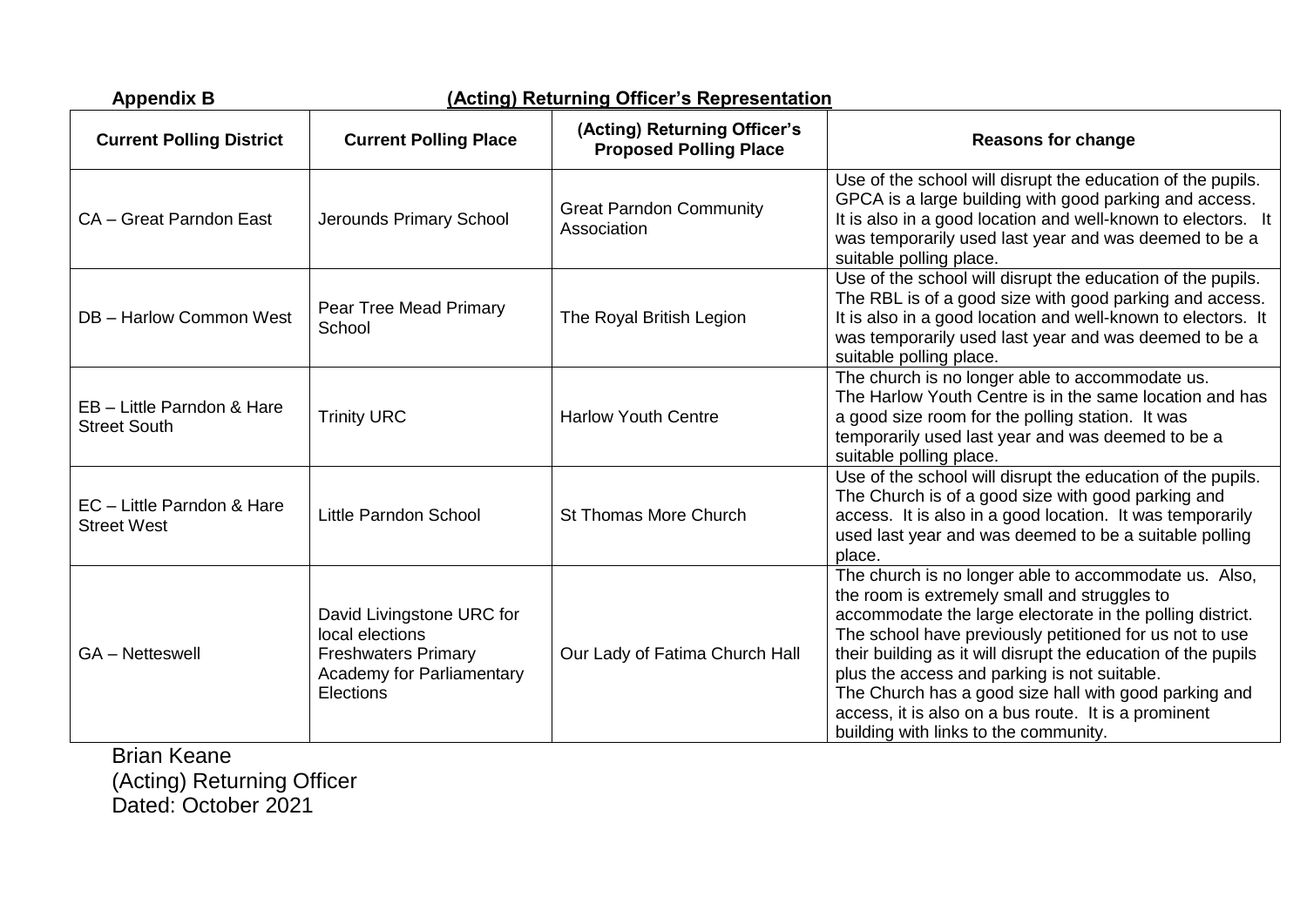# **Appendix C - All Comments Received**

| From:    |
|----------|
| Sent:    |
| To:      |
| Subject: |

28 October 2021 15:30 Registration Polling station review: Netteswell

To whom it may concern,

First of all, I apologise if this is an inappropriate address to send this email to - I was directed here via Your Harlow.

As a resident of Netteswell, I would like to express my view that Our Lady Of Fatima Church Hall is not an ideal venue for a polling station, being on the eastern edge of the ward. In fact, it is as close to my mother's home in Mark Hall ward as it is to mine. Please consider a more central location, so that it might be easier for all residents of the ward to walk to the polling station.

Yours faithfully,

Nicholas Thorpe

Hi Brian

I write to you as returning officer in regards to the change of polling station.

It is just not right for the polling station in Netteswell to be moved from the middle of the ward to such a remote location as Lady Fatima church.

It would be very inconvenient for many residents. It has no easy pedestrian access, crossing First Avenue is a monumental task at the best of times.

It is an imposing and for some intimidation building to be a polling station.

Generally speaking the David Livingston location while small should be retained as the polling station everyone has grown used to over the years. If the Council is serious in trying to improve turn out at elections such a radical departure of the traditional siting of a polling station would be very confusing.

I hope you will revise this decision.

**Best wishes** 

Mike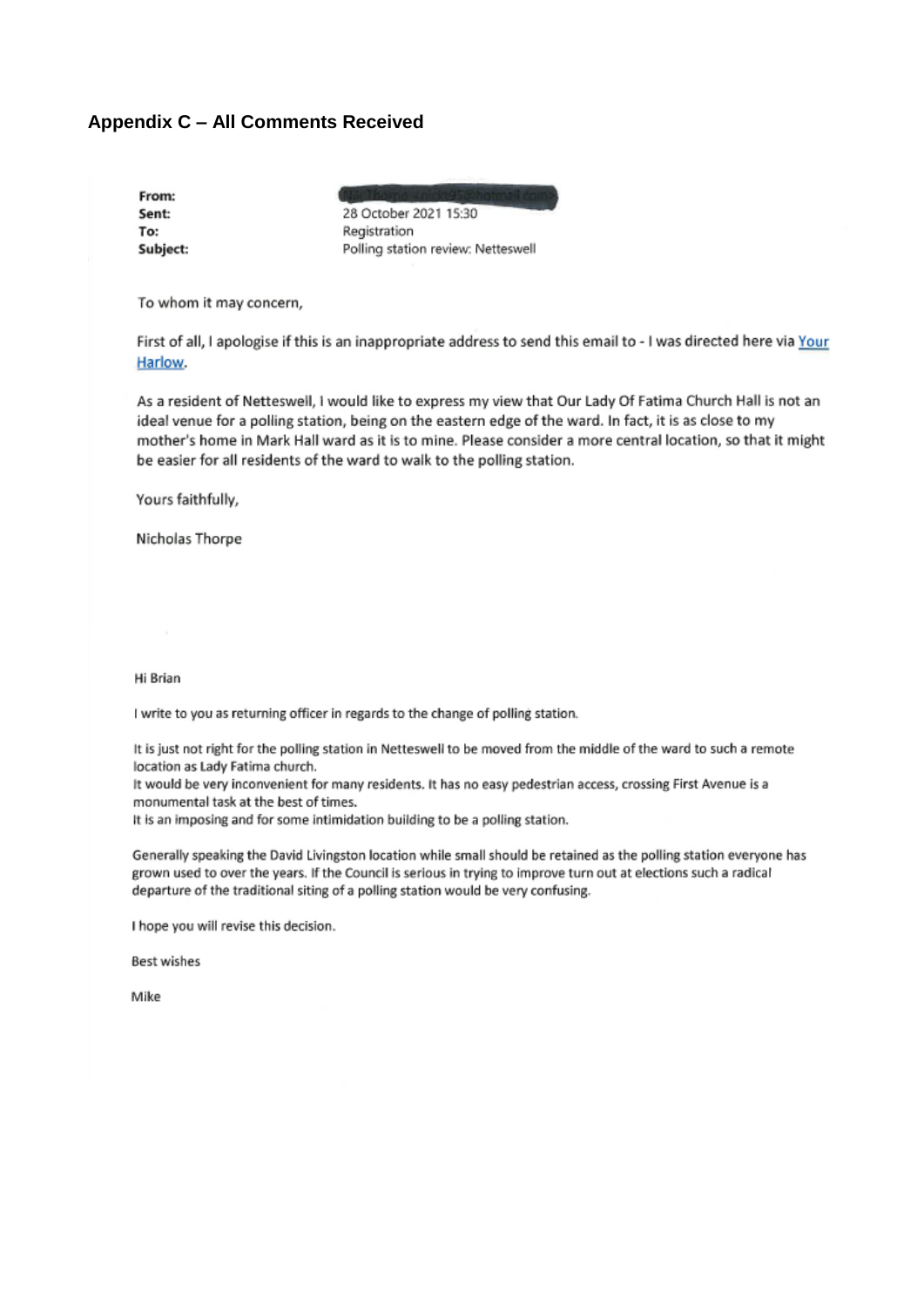| The proposal to designate Our Lady of Fatima church hall as the sole polling station |
|--------------------------------------------------------------------------------------|
|                                                                                      |
|                                                                                      |
|                                                                                      |
|                                                                                      |
|                                                                                      |
|                                                                                      |
|                                                                                      |
|                                                                                      |
|                                                                                      |

## the proposal to designate Our Lady of Fatima church hall as the sole polling station for Netteswell

I am objecting to this proposal for the following reasons.

## 1. Distance.

Our lady of Fatima's church hall is a return walk of over three miles for Green Hills residents and over 2 miles for residents of other wards. This is an unreasonable distance to require citizens to walk in order to vote.

#### 2. Detrimental impact on voter turnout.

Research indicates that such distances have a detrimental impact on voter turnout during elections.

Transactions of the Institute of British Geographers.

Scott Orford, Colin Rallings, Michael Thrasher and Galina Borisyuk set out their research into the effect of polling station placement on turnout in Brent, West London.

They found "that by several measures, polling stations on average further away from the voter had

lower turnout, in particular, in respect of European and local elections, which in UK have

substantially lower turnout than parliamentary elections."

Also:

"Minor changes in distance from voters' homes to polling place can change the turnout of voters, which may change the outcome of a close election. Distance to the polling place is an issue if not every voter has access to vehicle transportation."

{Tom Jacobs; Miller-McCune (August 19, 2010). "How Polling Places Can Affect Your Vote". Archived from the original on July 5, 2013. Retrieved February 20, 2013}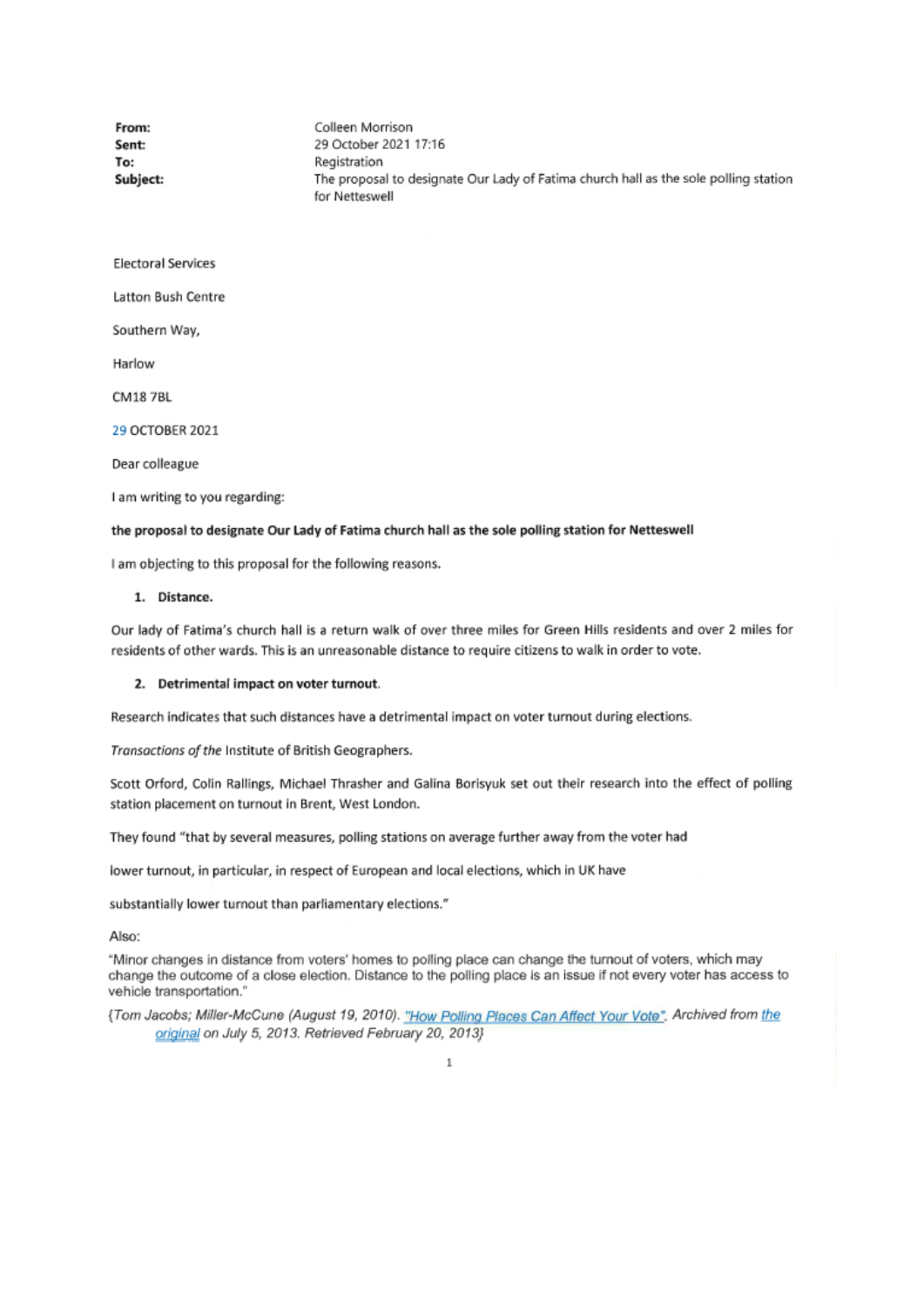## 3. Detrimental impact on voter turnout of cost of travel on buses.

A return journey by bus for two persons would cost a low income couple £8. This is an unreasonable

sum to have to pay in order to exercise the democratic right to vote. Low income couples who

struggle to pay for gas, electricity and food will be forced to choose beween eating, heating and voting.

#### 4. Detrimental impact of cost of travel.

Research has shown this to be a further factor which impacts detrimentally on voter turnout.

According to the research on distance to the polling location by Haspel and Knotts, "To illustrate the range of the effect of distance, we plot our predicted probabilities at the lower and upper bounds of our continuous vehicle available variable. When no one owns a car (vehicle available = 0), the likelihood of voting drops from .664 at a distance of .01 miles to .418 at the median distance of .69 miles. When automobiles are universally available (vehicle available = 1), voters are much less sensitive to changes in distance: the likelihood of voting drops from .444 to .392 over the same distance range". Voters ultimately value the convenience of polling locations. If a poll is accessible to the citizen they will make an effort, if the citizen has to travel a long distance then voter turnout decreases dramatically".

{Haspel, Moshe; Knotts, Gibbs (May 2005). "Location, Location, Location: Precinct Placement and the Costs of Votina", 67 (2). United States of America: Southern Political Science Association: 560-573

## 5. Detrimental impact on Harlow's need to improve low voter turnout.

Our council should be trying to improve our existing low voter turnout, we should not be exacerbating this with detrimental proposals like this one.

The cost of voting influences whether or not a person will vote. Research shows that the more expensive voting gets, the less likely a person is to vote.

Distance to the polling location is one of the main reasons cost can become an issue for voters.

{Haspel, Moshe; Knotts, Gibbs (May 2005). "Location, Location, Location: Precinct Placement and the Costs of Voting". 67 (2). United States of America: Southern Political Science Association: 560-573)

## 6. Inaccessiblity and non-compliance with 2010 Equality Act.

Residents with disabilities have the right to vote in person.

Service providers like Harlow Council have the statutory duty - and the moral imperative - to make

reasonable adjustments to our decision making and policies to ensure that such persons are not

placed at a disadvantage in relation to those who do not have disabilities in respect of exercising this

right.

Persons with disabilities will struggle to walk the return journeys of two to three miles set out above

and this will have a further detrimental impact on Harlow's voter turnout.

#### 7. The postal voting system does not overcome the above objections.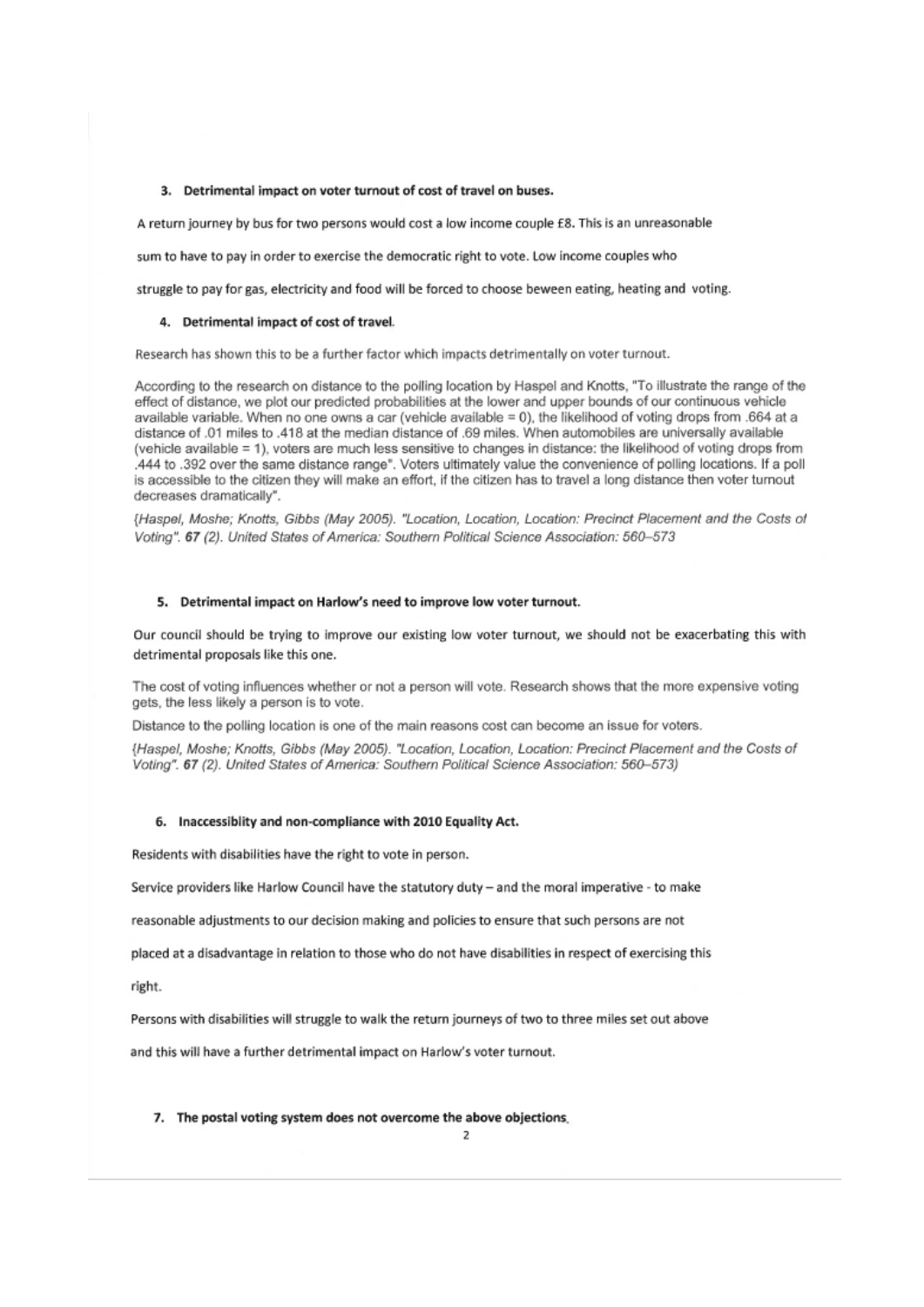For a number of reasons, a large proportion of voters still wish to vote in person. I am one of them.

This poroposal must not deny this right to those with disabilities, to those with low incomes, to those who cannot afford the cost of the return bus journey to Our Lady of Fatima, or to those who do not have a car, by selecting a polling place which will deter many voters from bothering to vote.

#### 8. Our Lady of Fatima's lack of centrality in Netteswell.

Sole polling stations should be central to wards to encourage voters to turn out and vote. Our Lady of Fatima is not central to Netteswell, it is on the outskirts of the ward and too far away from too many Netteswell neighbourhoods to be an acceptable voting place.

## 9. Polling place is on a dangerous junction.

It is one which will become more dangerous once Junction 7a of the M11 motorway is open.

## 8. Polling place is accessed via crossing the busy road of First/Mandella Avenue.

Only four neighbourhoods in Netteswell are on the same side of the road as the polling place.

## 9. Our Lady of Fatima is too obscure and unknown.

Polling places should be well known to ward residents to enable them to find them and to avoid

detering residents from voting because they don't know the polling place,

Too many Netteswell residents have never heard of Our Lady of Fatima and have no idea where it is.

This will have a further detrimental impact on Netteswell's and Harlow's already low voter turnout.

"If a voter changes precincts due to redistricting then the chances of their continuing to vote in future elections decreases.

The confusion that redistricting causes will deter the voter from looking into the new precinct where he or she should now vote.

In addition, the informational costs associated with alerting voters of their new polling location will also affect the voter turnout because it is highly unlikely that funds will be available to allocate to ensure that every voter knows where to vote. Redistricting can be beneficial in order to provide a convenient location, but careful consideration should be taken before such a decision is made.'

(Haspel, Moshe; Knotts, Gibbs (May 2005). "Location, Location, Location: Precinct Placement and the Costs of Voting", 67 (2), United States of America: Southern Political Science Association: 560-573)

## 10. The above risk skewing the ward's political balance.

All of the above factors and their detrimental impact on voter turnout could have the combined

effect of skewing Netteswell's political balance.